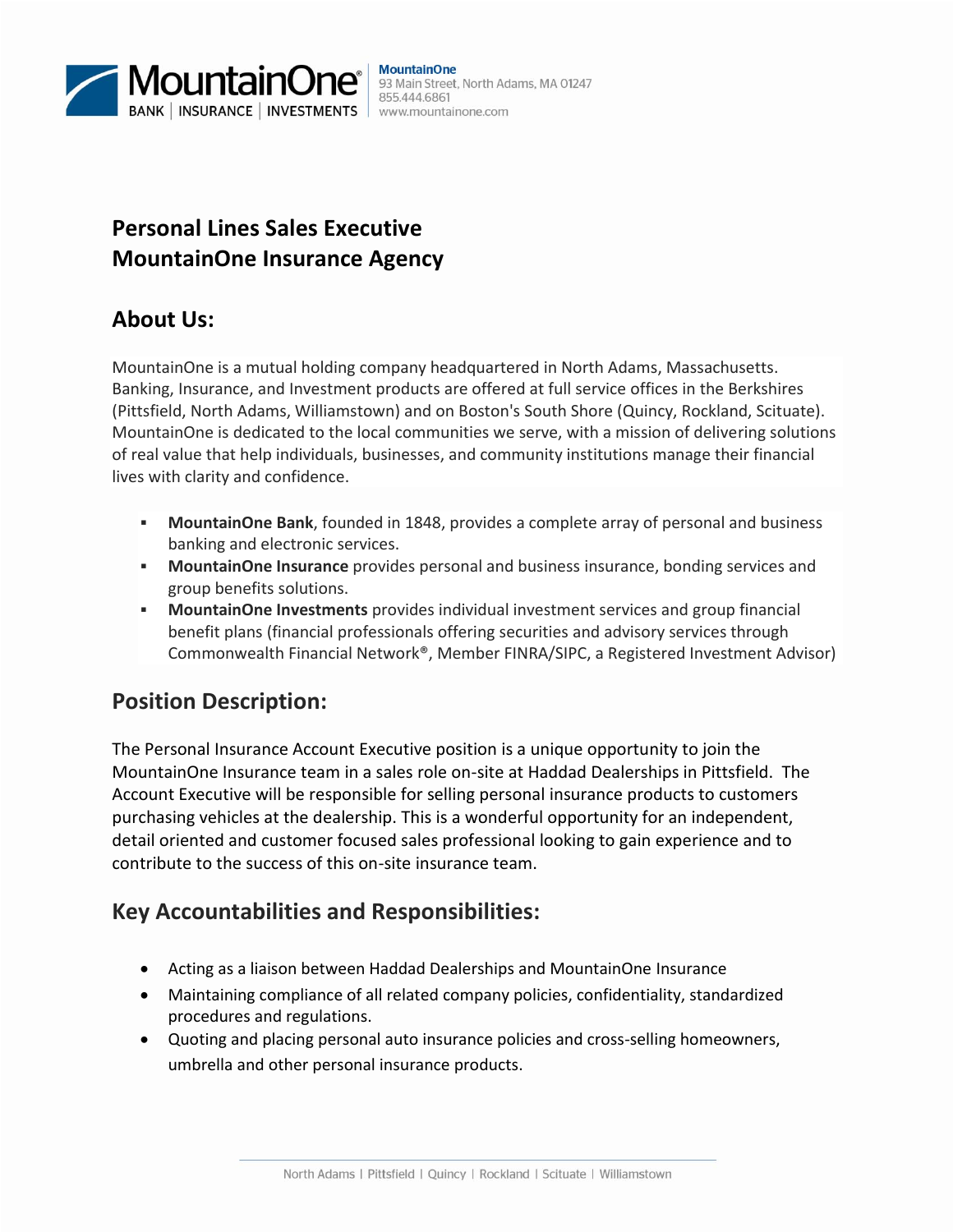- Properly documenting all prospects and clients in the Agency Management System software.
- Assigning clients to Account Managers in the appropriate MountainOne Insurance location for ongoing service and retention
- Working with Haddad Dealerships employees to increase quoting opportunities
- Attending scheduled work shifts in coordination with peak car selling times
- Logging hours into MountainOne's payroll system.
- Meeting or exceeding production goals.
- Any other duties as assigned by management

### **Qualifications:**

- Minimum high school diploma;
- Obtain and maintain MA Property & Causality Insurance Broker's License and any other license as required by residence state;
- Has solid understanding of insurance work methods and procedures;
- Ability to effectively communicate and present information to clients, company and agency staff;
- Ability to be self-motivated, provide problem-solving capabilities and prioritize multiple tasks;
- Commitment to the company's culture and established service standards;
- Ability to deal with and show discretion in confidential matters;
- 25% availability to travel outside of 25-mile radius and report to any office;
- Ability to sit, drive, bend, answer the phone, and perform computer input.

# **To Apply:**

Please email your resume and letter of interest to: [careers@mountainone.com.](mailto:careers@mountainone.com) MountainOne is an Equal Opportunity Employer. All qualified applicants will receive consideration for employment without regard to race, color, religion, gender, national origin, age, disability, or veteran status. (Compliant with VEVRAA and Section 503 rules)

MountainOne Bank is Member FDIC. Member DIF. **Example Housing Lender.** 

**Insurance and Investments are not insured by the FDIC and are not deposits or other obligations of, or guaranteed by, any depository institution. Funds are subject to investment risks, including possible loss of principal investment.**